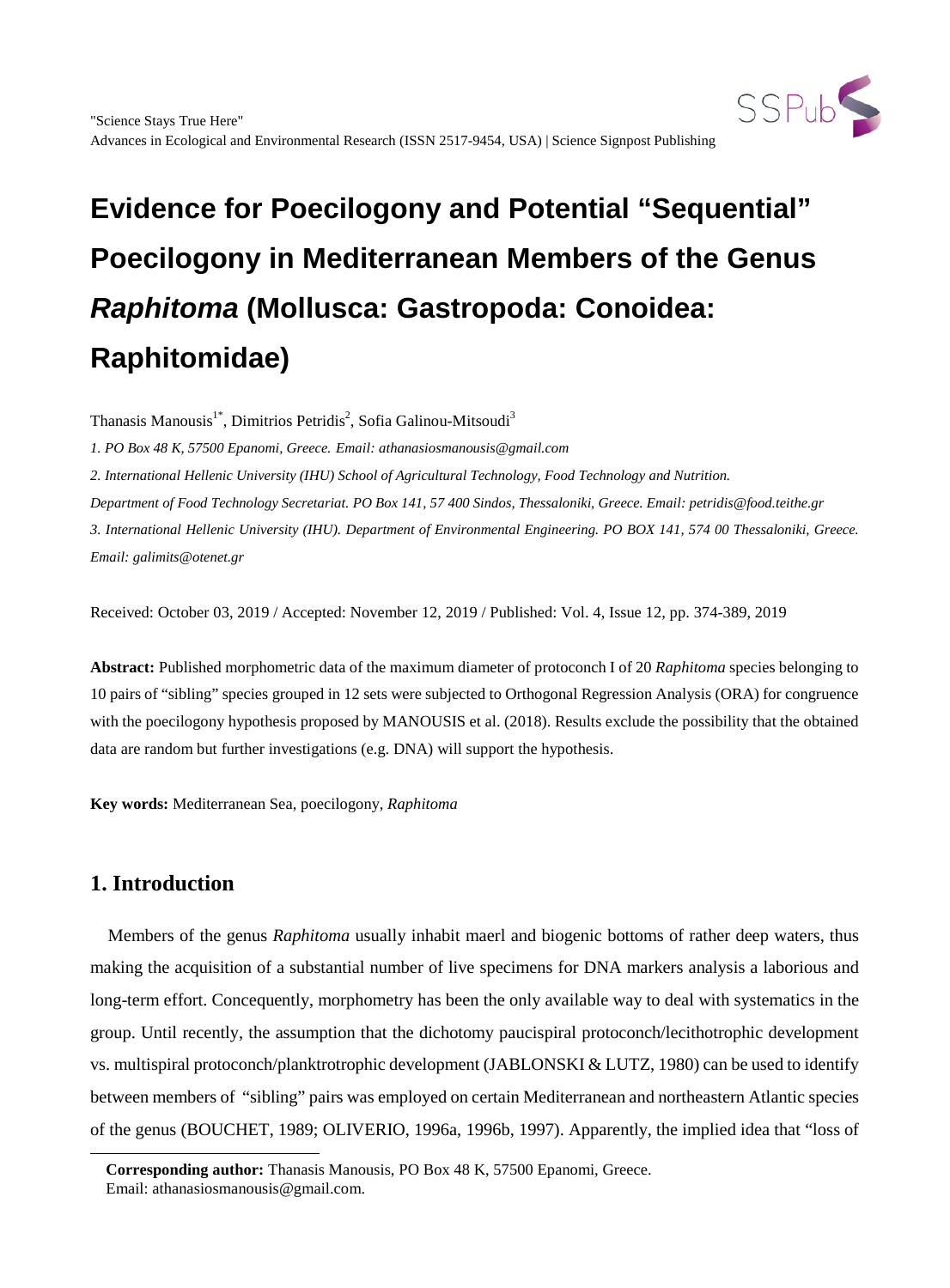planktotrophy" leads *a priori* to "speciation" was not justified by any experimental results. By 2018, the ongoing revision of the genus in the Mediterranean Sea and northeastern Atlantic by PUSATERI *et al*. (2012; 2013; 2016; 2017) and GIANNUZZI-SAVELLI *et al*. (2018a; 2018b) produced a considerable number of "sibling" species the existence of which was impressive in its frequency and in need of some kind of explanation. MANOUSIS *et al*. (2018) revised the Hellenic members of the genus, had the opportunity to handle a considerable number of specimens, measure directly the morphological characters and consider modes of reproduction that could lead to such a frequent evolutionary phenomenon of kinship. As a result, they came up with and proposed the theory that the phenomenon could be attributed to a simple gene regulating the cell cycle in the gonads and functioning in conjunction with other genes and environmental factors to exhibit a discontinuous multifactorial inheritance leading to poecilogony (see also, KNOTT & McHUGH 2012, for a review on poecilogony). Below a threshold, the animals may produce fewer and larger germ cells, giving rise after meiosis to fewer and larger eggs and large lecithotrophic embryos with large paucispiral protoconch I, while above that threshold, more and smaller germ cells leading after meiosis to smaller eggs and to planktotrophic larvae with small protoconch I and large multispiral protoconch II (MANOUSIS *et al*., 2018; see also McDONALD *et al*., 2014, for relevant embryonal shell sizes due to poecilogony in the caenogastropod *Calyptraea lichen*). Preliminary measurements were in support of that hypothesis (MANOUSIS *et al*., 2018). As additional cell cycles would produce sister cells with a diameter smaller than that of the maternal cells by a factor of 0.7937, they measured the maximum diameter of protoconch I of both the lecythotrophic and the planktotrophic members in three pairs of "sibling" species to find a congruence with the expected dimensions predicted by the theory (MANOUSIS *et al*., 2018). Additional useful data were produced after GIANNUZZI-SAVELLI *et al*. (2018a, 2018b) revised 11 more pairs of "sister" cryptic species of the genus, thus giving the opportunity for the poecilogony theory to be put to additional test. As members of the genus inhabit maerl and biogenic bottoms of rather deep waters and therefore the acquisition of a substantial number of live specimens for DNA markers analysis constitutes a laborious and long-term effort, the present publication aims at combining present and previous support of the theory through a statistical analysis and, by that, draw appropriate attention and treatment of the relevant issues and encourage members of the international community to invest towards the crucial molecular analysis.

# **2. Methodology**

The approach to the issue was to use published data as appropriate material. More specifically, the mean maximum diameter ( $\pm$  standard deviation) of either lecithotrophic or planktotrophic protoconch I (Table 1) was used as it has been estimated in the relevant literature (PUSATERI et al., 2012; 2013; 2016; 2017;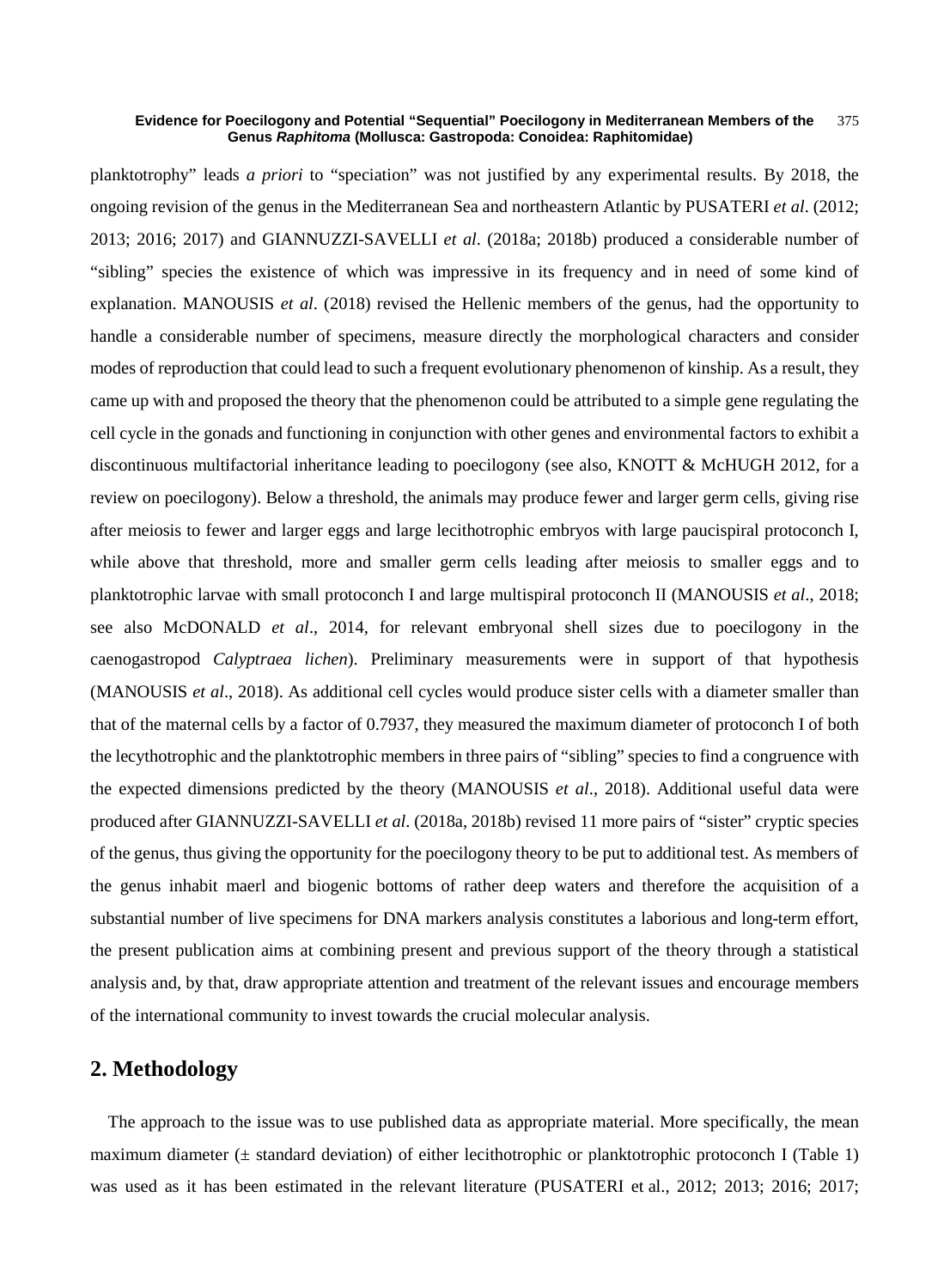GIANNUZZI-SAVELLI *et al*., 2018a; 2018b; MANOUSIS *et al*., 2018). We presuppose that: i) Stem cells are spheres dividing into 2 equal spheres in each additional mitosis; ii) each successive mitosis produces 2 daughter cells with diameter = mother cell diameter X  $0.7937$  (Fig. 1); iii) after final mitoses cells undergo meiosis and addition of yolk to become eggs; iv) After fertilization, development of embryos leads to formation of protoconch I. All published protoconch I maximum diameter data are listed in Table 1 in an increasing size of planktotrophic protoconch I order.

For the statistical process of the data the Orthogonal Regression Analysis (ORA) (GLAISTER, 2001) was employed. In the case of *Raphitoma griseomaculata* lecythotrophic protoconch dimensions we have observed an inconsistency between the given protoconch I width in the text  $(225 \mu m)$  and in the corresponding SEM image (463 μm) of the GIANNUZZI-SAVELLI *et al*. (2018) relevant publication. As the lecithotrophic protoconch I is larger than that of the planktotrophic one, we understand that there must be an error and, therefore, we have taken into account the value implied in the SEM image.

# **3. Results**

All lecithotrophic protoconches of the studied species exhibit a nearly identical morphology (Fig. 2) that commences with the embryonic shell followed by the larval one before the onset of the teleoconch. A standart pattern of morphology is also the case for all planctotrophic protoconches, with the multispiral larval shell inbetween the embryonic one and the teleoconch. All lecithotrophic (paucispiral) protoconches I are in a size group distinctly separated from that of the planktotrophic (multispiral) protoconches I, the later being nearly 2 times smaller in diameter than the former (Fig. 3). Applying the hypothesis of additional pre-meiotic divisions (2-5, prior to egg formation) on the expected and observed maximum diameter of the planktotrophic protoconch I in each pair of siblings, it seems that the observed values of the planktotrophic protoconches I statistically coincide with the observed ones (Figs 4 and 5). More specifically, the applied Deming Regression Analysis showed that in order for the estimated and the observed values of the protoconch I diameter of the studied species (in pairs) to meet the concept of randomness, the pairs of values should diferenciate each other by providing a range of variation which simulates the corresponding on the water column. For this to happen, value pairs should be considered as deriving from a bivariate distribution which must not deviate from a linear change or, otherwise, conform to an optimal fit of the pairs on a straight line with the regression coefficient being equal to the unit. In other words, both measurements provide an equivalent result. This relationship is described by the Deming regression equation which admits that every variable (observable and estimated values) maintains its own variation (variance ratio  $= 0.899$ ). In the regression diagram (Fig. 4) the value pairs cover the entire extent of the line which statistically indicates the great proximity of the measurements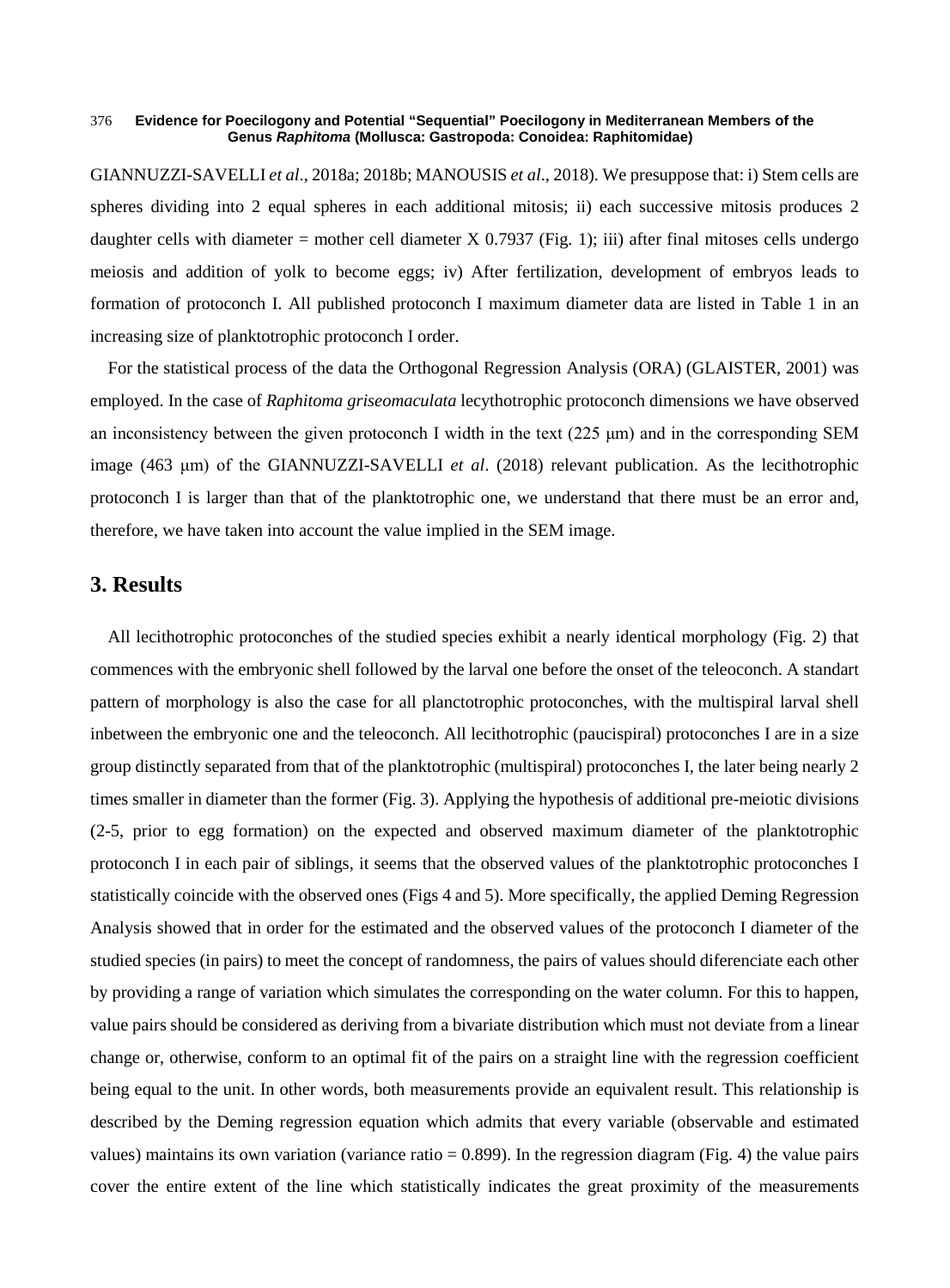$(R^2=92.38\%$ , Table 2). This equation is expressed by the relationship: Observed = 12.50 + 0.948 Estimated. The b value 0.948 of regression does not statistically differ from 1 (95% Confidence Intervals of b: 0.77-1.13), so the two different measurement express the same result. Moreover, the fit values of the two variables (observed and expected in the equation) considerably approximate the actual values of the measurements (Table 2) of regression.

In the case of the "sibling" pair of *Raphitoma spadiana* - *R. contigua* it is observed (Table 1) that, although the lecythotrophic protoconch I size is almost the same in two different areas of the Mediteranean, e.g. the Central Mediterranean (PUSATERI *et al*., 2012) and the Aegean Sea (MANOUSIS *et al*., 2017), that of the planktotrophic one is different and corresponds to 4 and 3, respectively, additional pre-meiotic cell divisions prior to egg production. A similar phenomenon is observed in *R. atropurpurea* of the Aegean, in which shallow waters form bears protoconch I of 225 μm while the deep waters form of 195 μm which corresponds to an additional premeiotic division.

# 4. **Discussion**

### *General*

The decisive stage of any taxonomic outcome in malacology is the critical evaluation of the shell characters with the aim to designate and exemplify reliable discriminating features. Towards this direction, in the last few years, protoconch characteristics have been almost exclusively used for the systematics of all pairs of Mediterranean and northeastern Atlantic, so called "sibling *Raphitoma* species" (PUSATERI *et al*., 2013).

When, though, someone examines the characteristics of either the paucispiral-lecithotrophic or the multispiral-planktotrophic protoconches of these members of the genus, is prompted to the conclusion that there are not fundamental differences between the protoconches of either type within the different species. This lack of significant differences together with the interspecific variability related either to the number of the whorls or the microsculpture, make rather impossible the definite characterization of a species of *Raphitoma* exclusively on the bases of its protoconch's characteristics. This resemblance is indicative of a common gene set controlling the sculpture of the protoconch either of the embryonic shell (protoconch I) of both lecithotrophic and planktotrophic *Raphitoma* species or that of the larval shell (protoconch II) of the planktotrophic ones. Apparently, a common gene set would be regulatorily responsible for a common structure of the mantle, including the secretory epithelium, the nerve, muscle and connective tissues, and thus of the almost identical protoconch structures within the genus. As a consequence, is seems rather improbable that such a set of genes is present in one member of a sibling pair and absent in the other member, especially if one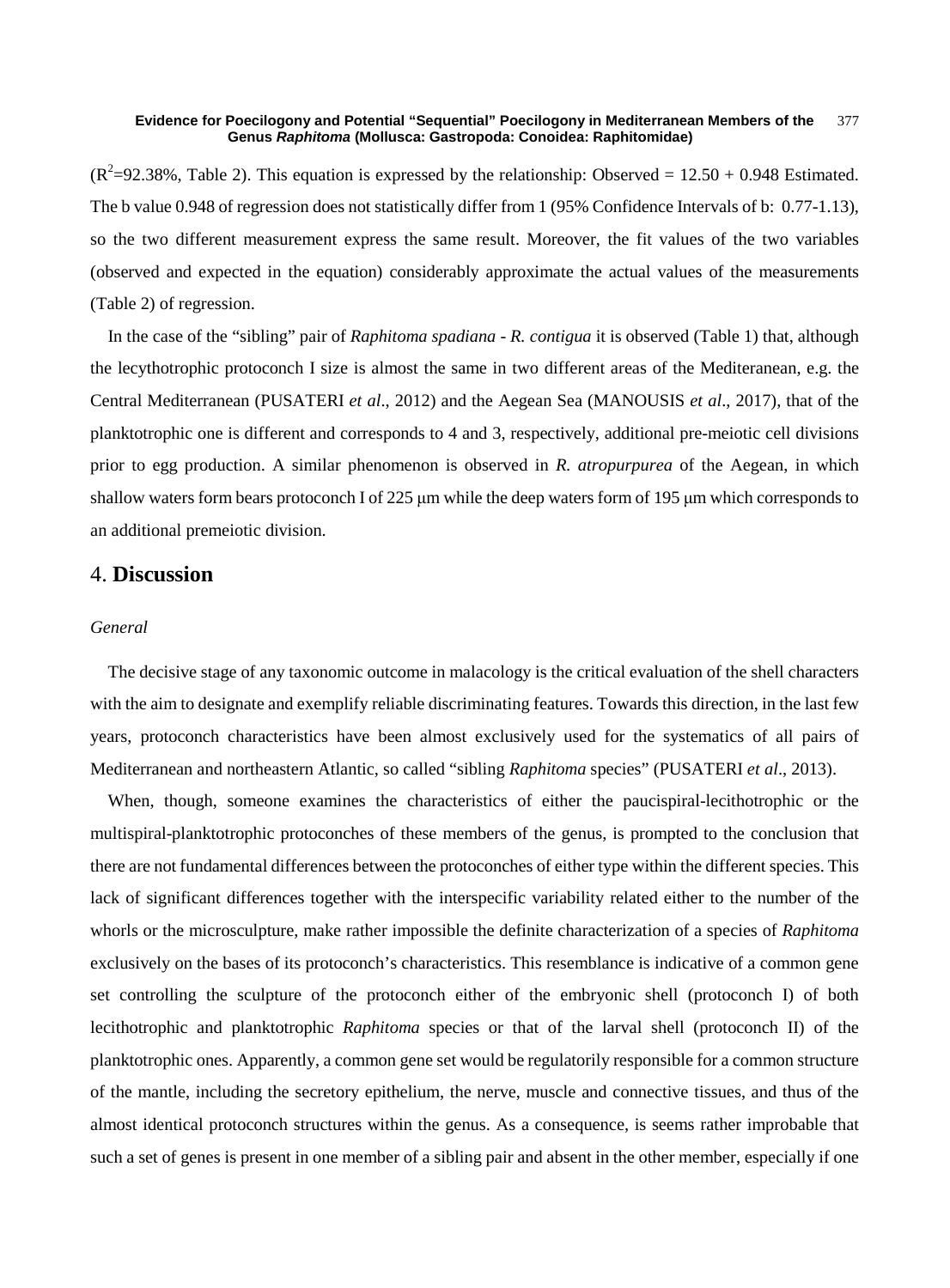considers that the same set of genes is also essential for the production of the teleoconch and also takes into account that no "gene clearing mechanism" has been eccounderd in nature as yet. It would be more reasonable to accept that that set of genes is present both in the paucispiral protoconch and the multispiral protoconch species and only a trigger is needed to give that set of genes the opportunity to express its potential e.g. environmental factors may be ultimately responsible for the mode of the larval development. Furthermore, absolute reliance on shell characters for the distinction of these species is particularly justified by the fact that quite a few species of *Raphitoma* are from uncommon to rare and have never been encountered alive. As a result, the majority of the described species of the genus are represented by shells, thus leaving shell morphological characters the major source of evidence for their taxonomy and making difficult the use of molecular tools and DNA barcoding for the identification of potentially cryptic species or the genetic basis of poecilogony. Therefore, characterizing larval phenotypes and identifying the consequences of alternative phenotypes seems to be the remaining ways to infer poecilogony in the genus.

### *On the results*

The overall structural similarities between all paucispiral protoconches including the size of protoconch I (Fig. 2) - directly related to the egg size - and the number of whorls are indicative of identical developmental mechanisms and genetic background and comprises an evidence for selection towards certain protoconch size and specific weight that "ensures" lack of buoyancy and, therefore, benthic residency and development after hatching. This also holds in the case of planktotrophy when buoyancy and, therefore, planktonic life and planktotrophic larval development after hatching is secured.

Τhe grouping of the lecithotrophic protoconches I and the planktotrophic protoconches I in two distinct size ranges and the lack of intermediate forms (Fig. 3) is an evidence for either absence of Mendelian inheritage determining the size of protoconch I – and subsequently the mode of larval development - or death and elimination of all intermediate sizes and modes of development - an apparently costly proliferation strategy, or P (Planktrotrophy gene) is dominant and l (lecithotrophy gene) is recessive (PP=P, Pl=P, ll=l). If the later was the case, then all Mediterranean *Raphitoma* species should appear in both – lecithotrophic and planktotrophic – forms. This later option cannot be the case, as certain species of Mediterranean *Raphitoma* are never found in both developmental forms.

The highly restricted number of pausispiral protoconch I total whorls (Fig. 2) is also indicative of selection towards a mechanism that andows the paucispiral protoconch with the property to commence whithout delay its benthic live and the formation of the teleoconch. Otherwise, buoyancy of the paucispiral protoconch would lead the animal to planktotrophy, a rather impossible case as no planktotrophic individuals are ever reported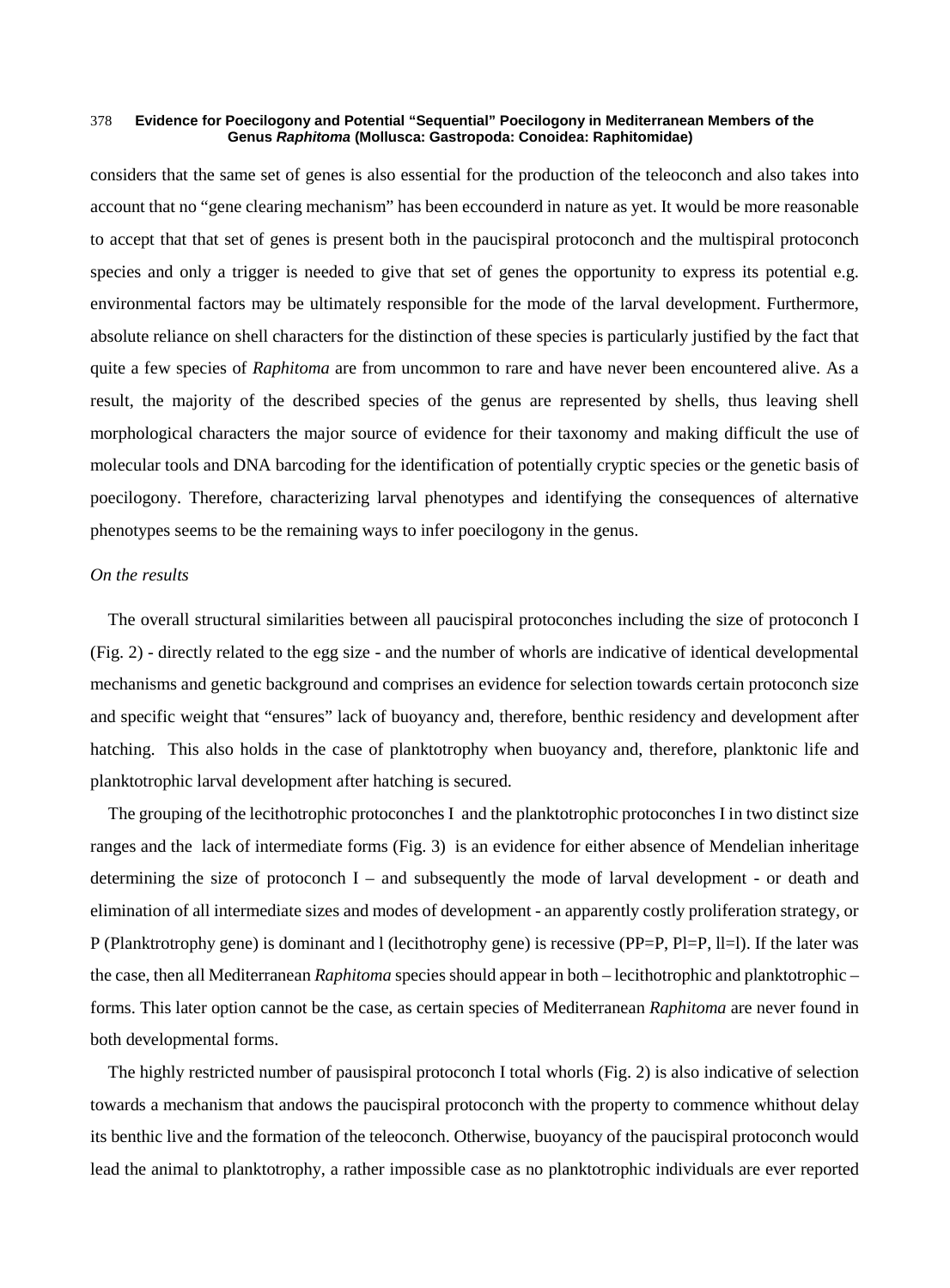with protoconch I the size of that of a lecithotrophic protoconch. This also holds for paucispiral protoconch I as no individuals are ever reported with protoconch I the size of a planktotrophic protoconch I. In brief, there are either large eggs - and protoconches I heavier than the sea water leading to rather immediate bethic life - or small eggs - and protoconches I lighter than the medium and leading to planktotrophy. In other words, the size of the eggs is critical for the mode of larval development, hence, under precise control of the cell cycle in the gonads.

It would also be reasonable that a, by any means, loss of planktotrophy (OLIVERIO, 1996a, 1996b, 1997) could not automatically spread to all members of a population, thus leaving space for natural selection to act on the frequencies of the alleles responsible for the control of the cell cyrcle in the gonads prior to ova production by meiosis. Nevertheless such a selection would favour planktotrophy rather than lecithotrophy because planktotrophic mode of life with long-living planktonic larvae is considered advantageous in their dispersal as they may drift considerable distances with the currents (JABLONSKI & LUTZ, 1983; LEAL & BOUCHET, 1991).

### *On the possibilities*

It is rather reasonable to envisage that in any case of a pair of "sibling" species, there are three possibilities: *a*. They are, indeed, two different species, namely, two genetically isolated populations one of which bears the genetic background to produce large eggs and bear large protoconch I that leads to lecythotrophy and the other a different genetic background that leads through small eggs and small protoconch I to planctotrophy; *b*. It is a case of interspecific variability based upon genetic variability determining the type of the protoconch, hence the mode of embryonic development, similar to the above situation but through a common gene pool; *c*. Poecilogony, in the strict sense, as proposed by HOAGLAND & ROBERTSON (1988) and BOUCHET (1989) that the same female individual can produce offspring of either lecithotrophic or planktotrophic larval development depenting upon environmental factors.

In case *a*, although it seems possible that, despite the type of the protoconch and the different genetic background, homoplasy could lead a pair of "sibling" species to the same teleoconch morphology, it is highly improbable that the same phenomenon would independently repeat itself in a dozen of pairs of species, as it seems to be the case. If it is the *b* possibility with two alleles determining the type of the protoconch, then intermediate forms of protoconches would be expected, but this is not what is observed. If *c* is the case, then: i) Large paucispiral-lecithotrophic larvae are expected to be produced when the environmental conditions favor a limited number of mitoses of the stem cells, while small protoconch I multispiral-planktotrophic protoconch II larvae are produced when the environmental conditions favor additional mitoses of the stem cells, ii) As the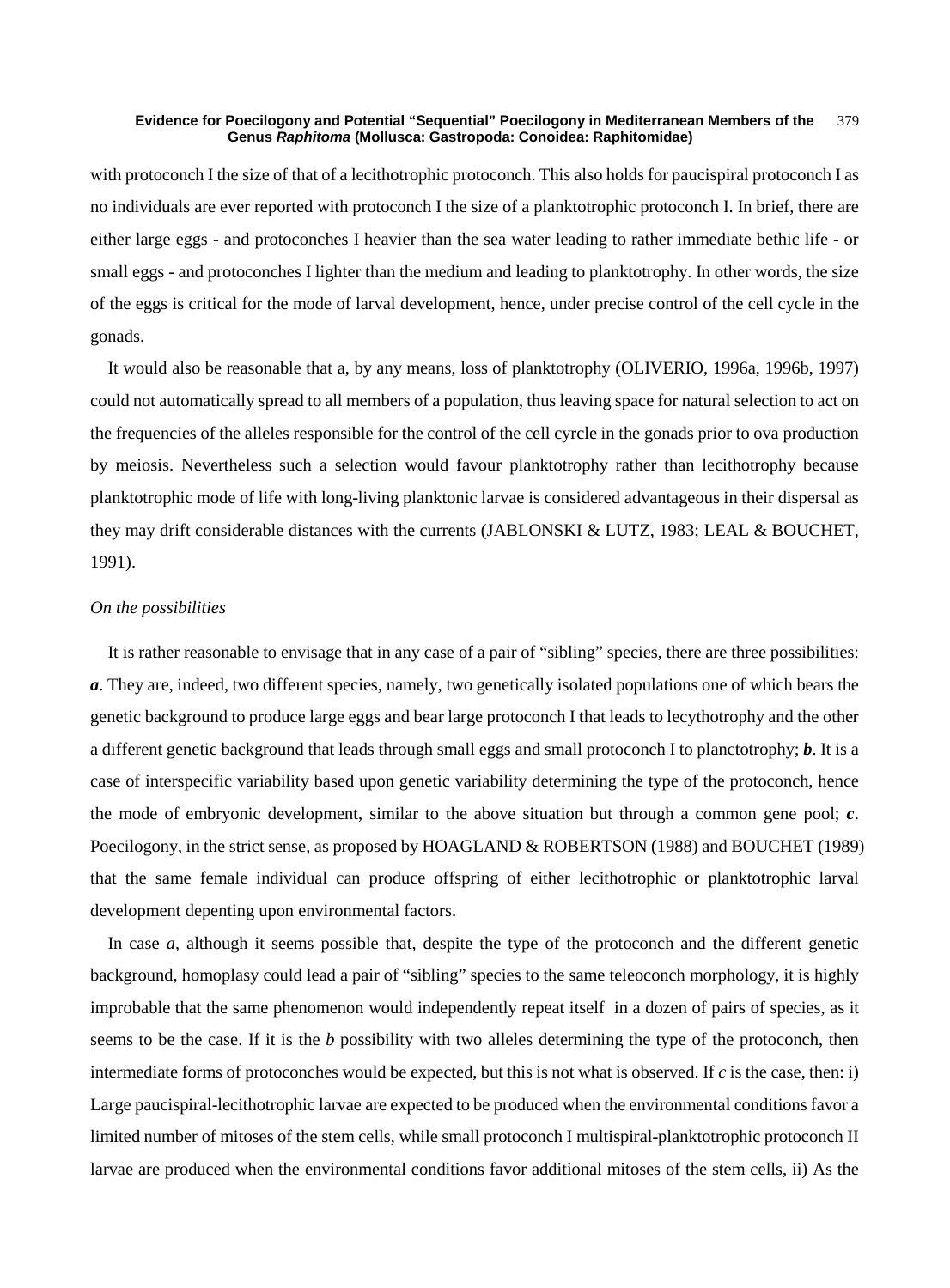responsible for the control of the cell cycle gene(s) go along with multicellularity and the formation of gamets, they are *a priori* present in all Mediterranean *Raphitoma* species thus excluding the paradoxe that the *a* case unavoidably implies, that is, "loss of planktotrophy" is mearly a control phenomenon, applies to certain individuals and does not necessarily lead to speciation and iii) The phenomenon should be common, that is, more pairs would show poecilogony as the above statistical analysis supports.

### *Additional parameter*

Finally, as poecilogony would occur in the same female individual confronting different environmental contingencies and that female's reproductive output would be *a priori* limited and specific, fewer meioses are expected to produce larger eggs of a specific total embryos' volume and surface, while more meioses smaller eggs of the same total volume but bigger total surface. In that later case, the shell would be thinner and relatively ligher and, therefore, would add more buoyancy to the, already small, larvae. Thus, larger and less buoyant larvae would remain on the bottom and embark for the production of the teleoconch soon after they hatch, while the smaller ones stay in the water column as planktotrophic drifters until they loose buoyancy and sink to grow to maturity and find either a lecythotrophic or a planctotrophic protoconch mate and reproduce.

Perhaps, this is the explanation for the grouping of both lecithotrophic and planctotrophic protoconches in two distinct size amplitudes that ensure, through buoyancy and nektonic abilities, the two different modes of development.

### *Final tips*

The fact that in the case of the "sibling" pair *Raphitoma spadiana*-*R. contigua* the size of the planktotrophic protoconch I corresponds to eigher 3 or 4 additional pre-meiotic cell divisions (according to the poecilogony hypothesis) in two different areas of the Mediteranean Sea. This is also indicative of the influence of environmental factors on the control of the cell cycle prior to ova production in some members of the genus and points to a new type of peocilogony that we propose as "sequential peocilogony". On going research indicates that this phenomenon applies to more pairs of *Raphitoma* species. In marine invertebrates, an increase in parental investment is expected to favor positive selection in nutrient poor marine environments as prolonged planktotrophy in the water column becomes less effective (SANG *et al*., 2018). Thus, "sequential peocilogony" could represent a fine tuning of the egg size regulating mechanism to the environmental nutrient supply.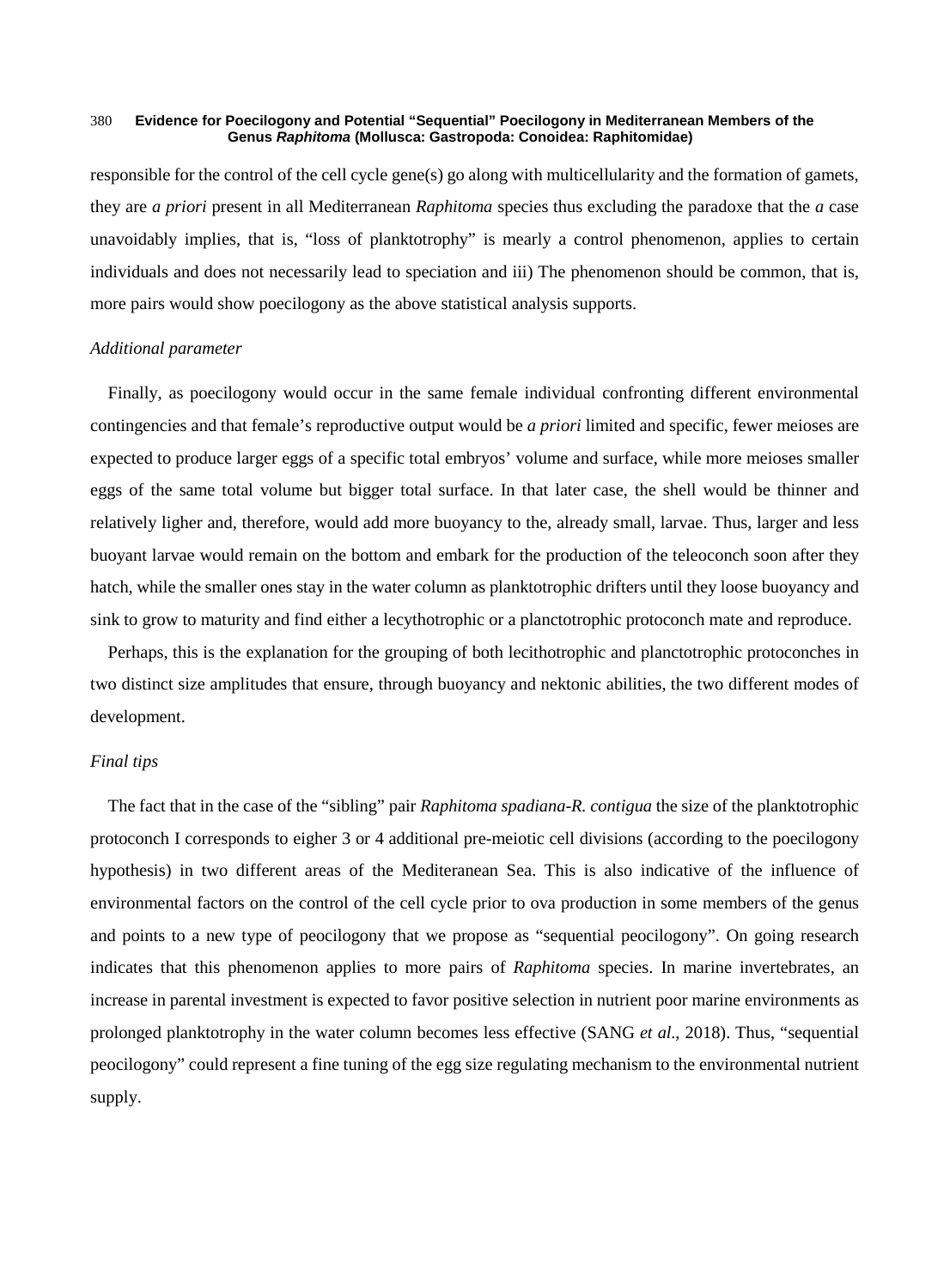# **5. Conclusions**

The notions of "sibling" pairs of *Raphitoma* or interspecific phenotypic variation are not supported by evidence. "Loss of planktotrophy" must be, merely, a control phenomenon. Point mutations or even reverse mutations could be responsible for the high developmental and evolutionary plasticity. Poecilogony is supported by the statistical analysis. "Sequential Peocilogony" could represent a fine tuning of the egg size regulating mechanism to the environmental nutrient supply. A variant of Τhorson's rule should be considered for deep – colder waters vs. shallow – warmer waters in temperate climates. Sequential peocilogony could be behind the so called "complexes of *Raphitoma* species" but for that DNA molecular analysis could have the last word.

# **Acknowledgements**

We are grateful to the anonymous referees for the improvemet of our publication, and to our colleagues Costas Kontadakis and George Mbazios for their support**.**

# **References**

- [1]. BOUCHET, P. 1989. A review on poecilogony in gastropods. J. Molluscan Stud., 55: 67-78.
- [2]. GIANNUZZI-SAVELLI, R., PUSATERI, E. & OLIVERIO, M. 2012. A revision of the Mediterranean Raphitomidae 1: on the sibling species *Raphitoma contigua* Monterosato, 1884 and *Raphitoma spadiana* n. sp. (Gastropoda, Conoidea). Iberus, 30: 41-52.
- [3]. GIANNUZZI-SAVELLI, R., PUSATERI, E. & OLIVERIO, M. 2013. A revision of the Mediterranean Raphitomidae 2: On the sibling species *Raphitoma lineolata* (B.D.D., 1883) and *Raphitoma smriglioi* n. sp. Iberus, 31:11-20.
- [4]. GIANNUZZI-SAVELLI, R., PUSATERI, E. & BARTOLINI, S. 2018a. A revision of the Mediterranean Raphitomidae (Gastropoda: Conoidea) 5: loss of planktotrophy and pairs of species, with the description of four new species. Supplemento Boll. Malacol., 54: 1-77.
- [5]. GIANNUZZI-SAVELLI, R., PUSATERI, E. & BARTOLINI, S. 2018b. A revision of the Mediterranean Raphitomidae (Gastropoda Conoidea), 7: on the sibling species *Raphitoma densa* (Monterosato, 1884) and *Raphitoma griseomaculata* n. sp. (Gastropoda, Conoidea). Biodivers. J., 9(4): 429-440.
- [6]. GLAISTER, P. 2001. "Least squares revisited". The Mathematical Gazette. 85: 104–107. doi:10.2307/3620485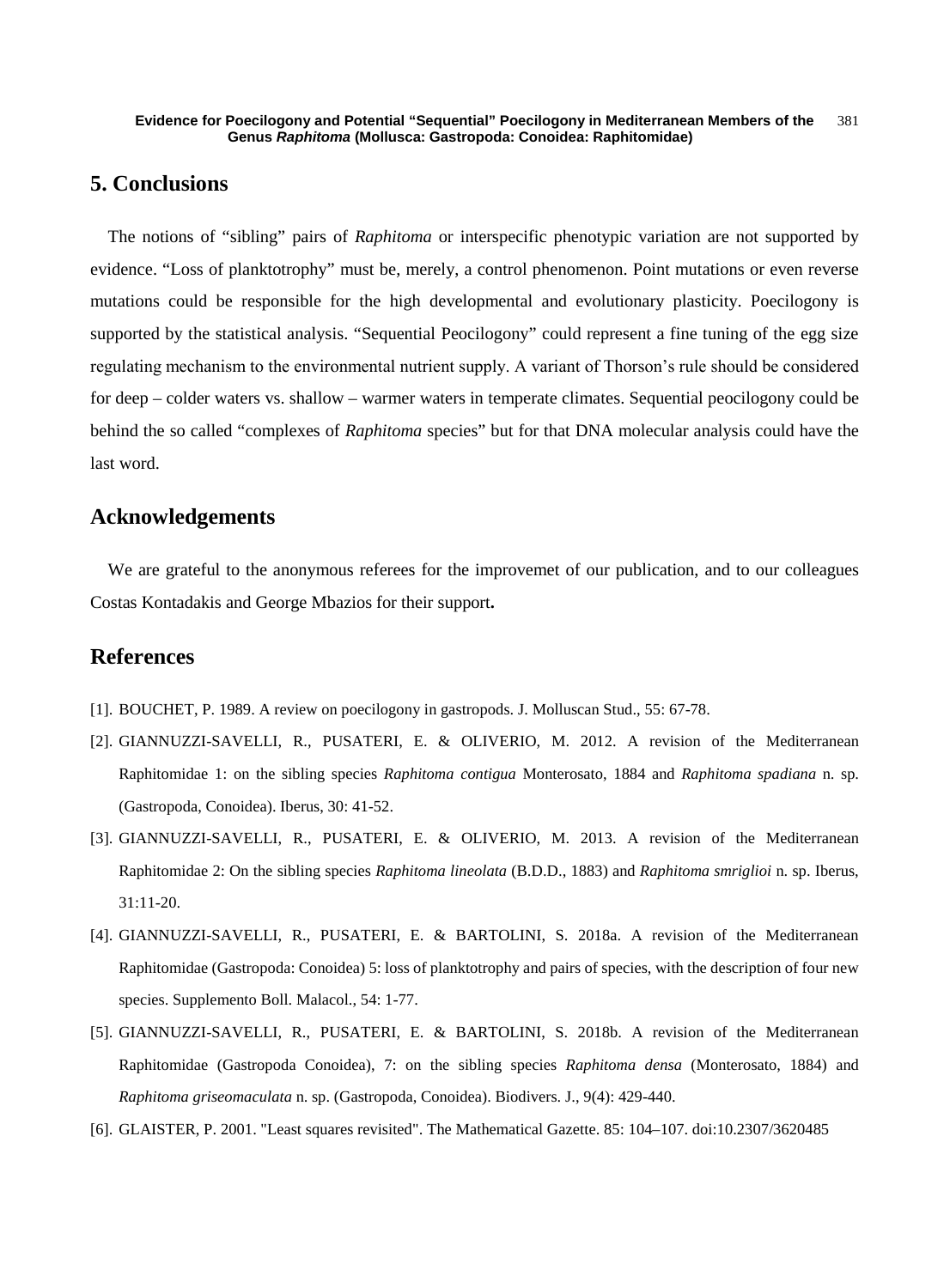- [7]. HOAGLAND, K.E. & ROBERTSON, R. 1988. An assessment of poecilogony in marine invertebrates: Phenomenon or fantasy? Biol. Bull*.*, 174: 109–25.
- [8]. JABLONSKI, D. & LUTZ, R.A. 1983. Larval ecology of marine benthic invertebrates: paleobiological implications. Biol. Rev*.*, 58: 21-89. doi.org/10.1111/j.1469-185X.1983.tb00380.x.
- [9]. KNOTT, K.E. & MCHUGH, D. 2012. Introduction to Symposium: Poecilogony A Window on Larval Evolutionary Transitions in Marine Invertebrates. Integr. Comp. Biol., 52 (1): 120–127.
- [10]. LEAL, J.H. & BOUCHET, P. 1991. Distribution patterns and dispersal of prosobranch gastropods along a seamount chain in the Atlantic Ocean. J. Mar. Biol. Assoc. U.K*.,* 71(1): 11-25.
- [11]. MANOUSIS, T., KONTADAKIS, C., MBAZIOS, G., POLYZOULIS, G. & GALINOU-MITSOUDI, S. 2017. Possible poecilogony due to discontinuous multifactorial inheritance in some Mediterranean species of *Raphitoma* (Mollusca, Conoidea, Raphitomidae). In: R. Sajal (editor). Organismal and Molecular Malacology. InTech, Rijeka, pp. 23-41.
- [12]. MANOUSIS, T., KONTADAKIS, C., POLYZOULIS, G. & MBAZIOS, G. 2018. The family Raphitomidae (Mollusca: Gastropoda: Conoidea) in Greece. The family Raphitomidae (Mollusca: Gastropoda: Conoidea) in the Greek Seas with the description of two new species. J. Biol. Res. (Thessalon)*,* 25: 14.
- [13]. McDONALD, K.A., COLLIN, R. & LESOWAY, M.P. 2014. Poecilogony in the caenogastropod *Calyptraea lichen* (Mollusca: Gastropoda). Invertebr. Biol., x(x): 1–8. DOI: 10.1111/ivb.12057.
- [14]. OLIVERIO, M. 1996a. Life-histories, speciation and biodiversity in Mediterranean prosobranchs gastropods. Vie et Mileu, 46: 163–169.
- [15]. OLIVERIO, M. 1996b. Chapter 22. Contrasting developmental strategies and speciation in N.e. prosobranchs: a preliminary analysis. In: J.D. Taylor (editor). Origin and evolutionary radiation of the Mollusca. Oxford University Press, Oxford, pp. 261–266.
- [16]. OLIVERIO, M. 1997. Global biodiversity and life-history evolution in prosobranchs gastropods. Iberus, 16: 73– 79.
- [17]. PUSATERI, E., GIANNUZZI-SAVELLI, R. & OLIVERIO, M. 2012. A revision of the Mediterranean Raphitomidae 1: on the sibling species *Raphitoma contigua* Monterosato, 1884 and *Raphitoma spadiana* n. sp. (Gastropoda, Conoidea). Iberus, 30:41–52.
- [18]. PUSATERI, E., GIANNUZZI-SAVELLI, R. & OLIVERIO, M. 2013. A revision of the Mediterranean Raphitomidae 2: on the sibling species *Raphitoma lineolata* (B.D.D., 1883) and *Raphitoma smriglioi* n. sp. Iberus, 31:11–20.
- [19]. PUSATERI, E., GIANNUZZI-SAVELLI, R. & BARTOLINI, S. 2016. A revision of the Mediterranean Raphitomidae, 3: on the *Raphitoma pupoides* (Monterosato, 1884) complex, with the description of a new species (Mollusca Gastropoda). Biodivers. J*.*, **7**: 103–115.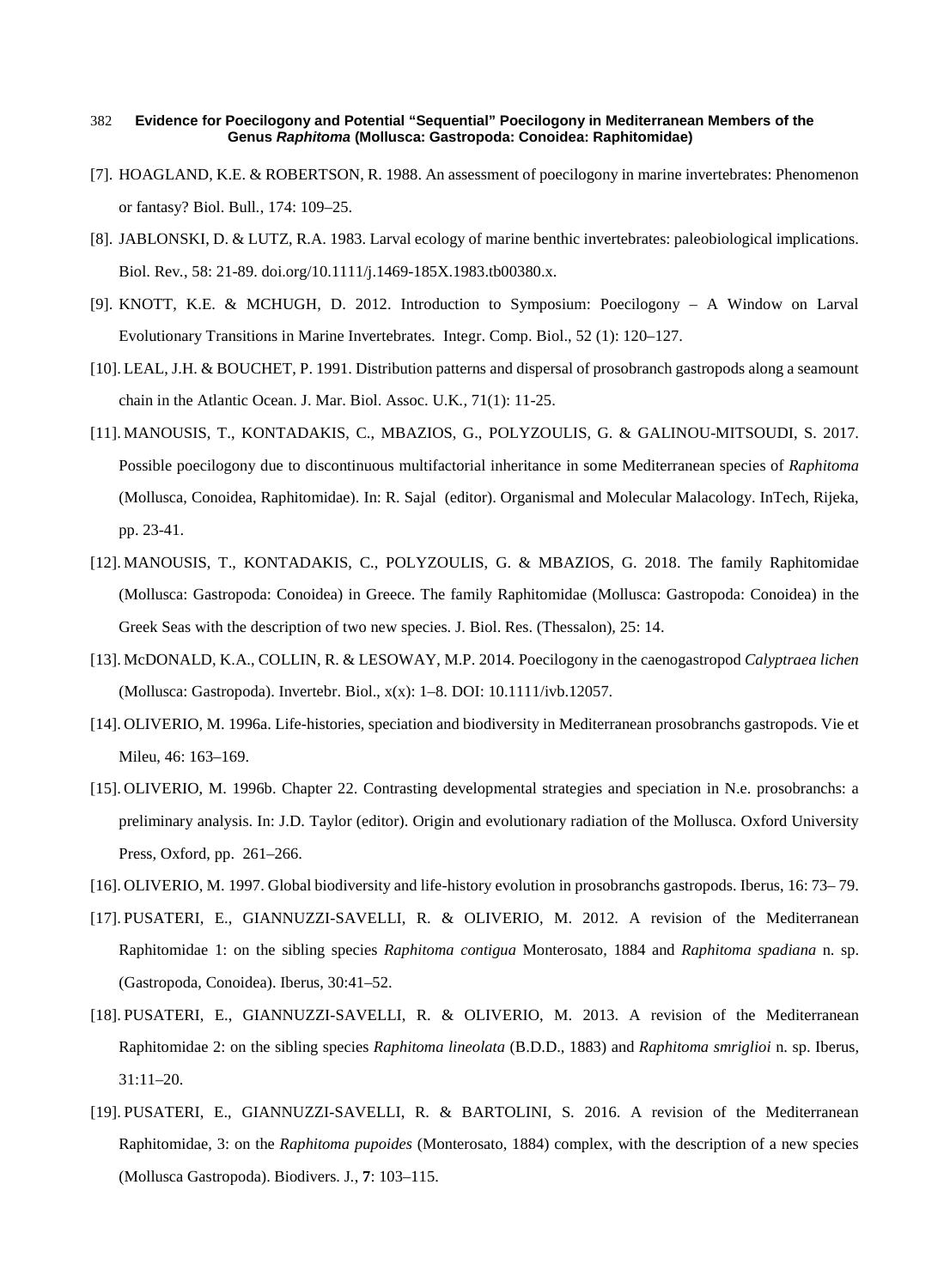- [20]. PUSATERI, E., GIANNUZZI-SAVELLI, R. & STAHLSCHMIDT, P. 2017. Description of a new species of the genus *Raphitoma* Bellardi, 1847 from the Mediterranean Sea (Mollusca Neogastropoda Conoidea Raphitomidae). Biodivers. J*.*, **8**: 205–210.
- [21]. SANG, S., FRIEND, D.S., ALLMON, W.D. & ANDERSON, B.M., 2019. Protoconch enlargement in Western Atlantic turritelline gastropod species following the closure of the Central American Seaway. Ecol. Evol*.*, 1-15. doi: 10.1002/ece3.5120.

### **Figure legents**



**Figure 1:** Relation between the mother sphere (cell) diameter and daughter spheres (daughter cells) diameter.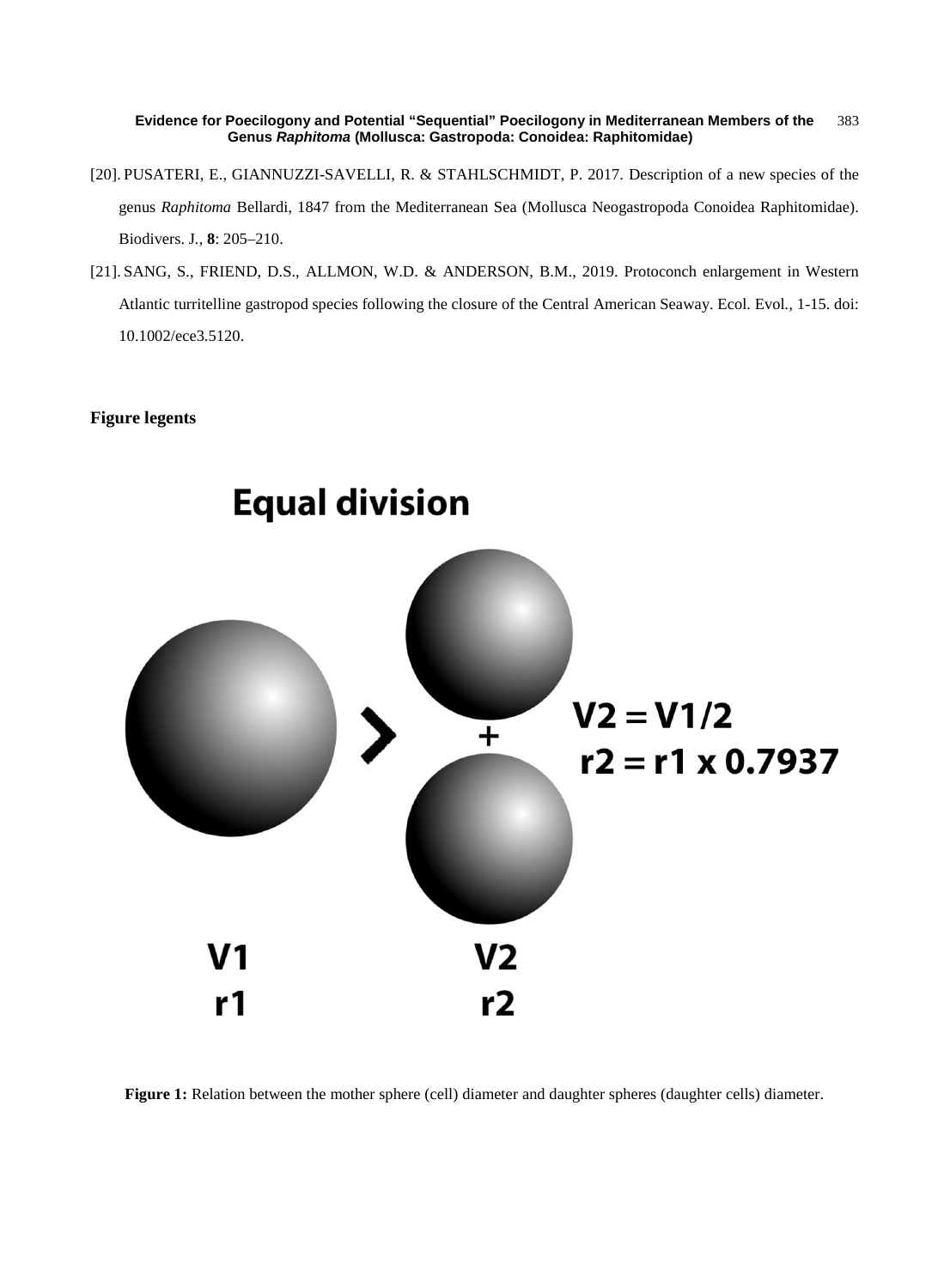

Figure 2: A. Typical lecythotrophic protoconch: 1. Limit of protoconch I (embryonal) before the onset of additional larval shell growth; 2. Limit of larval shell before the onset of teleoconch (adult); B. Typical planktotrophic protoconch: 1. Limit of protoconch I (embryonal) before the onset of protoconch II (larval); 2. Limit of protoconch II before the onset of teleoconch (adult). Barr =  $100 \mu m$ .



Figure 3: Interval of paucispiral protoconch I maximum diameter; multispiral protoconch I maximum diameter.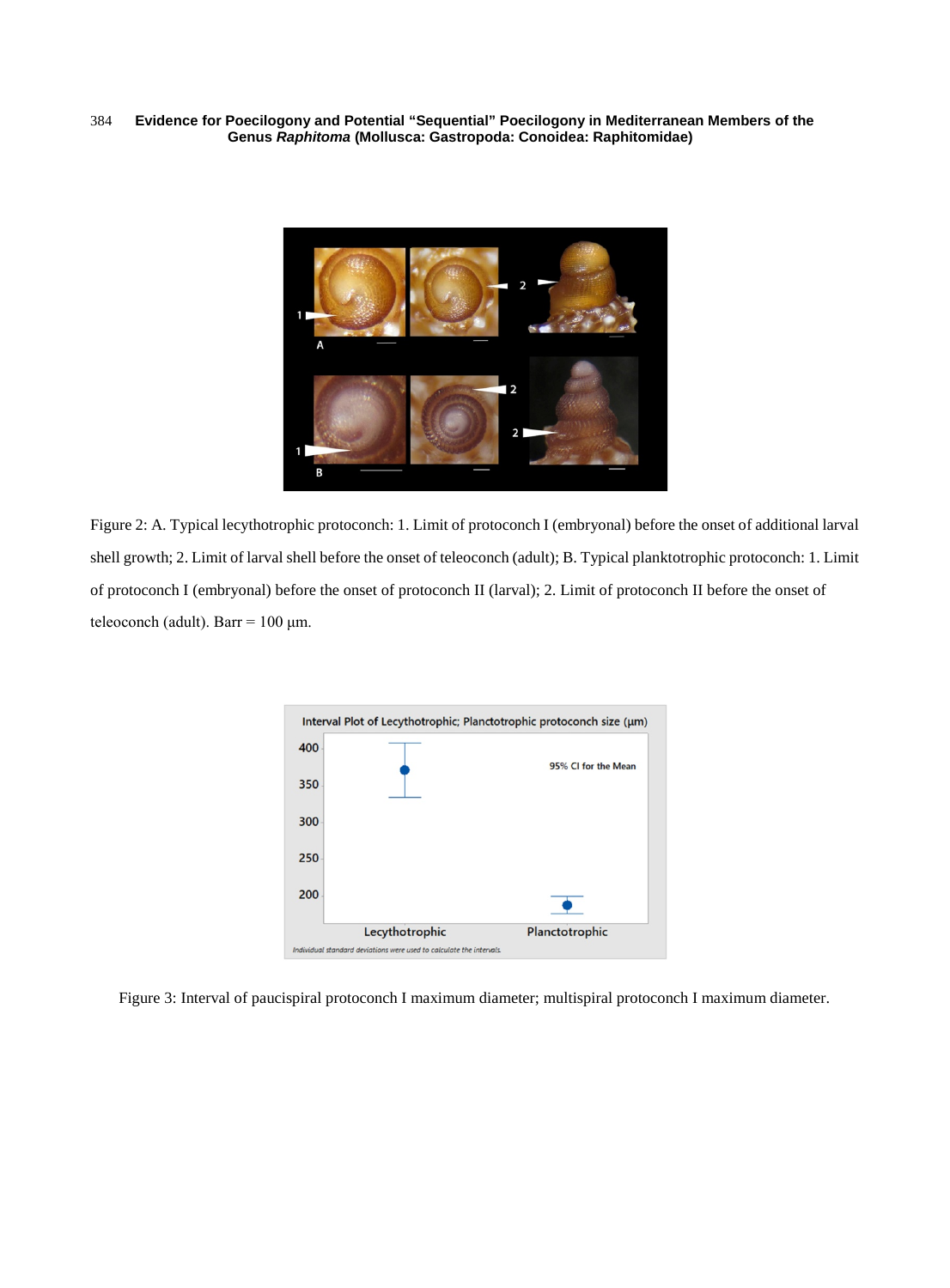

Figure 4: Bivariate fit of observed by estimated measurements.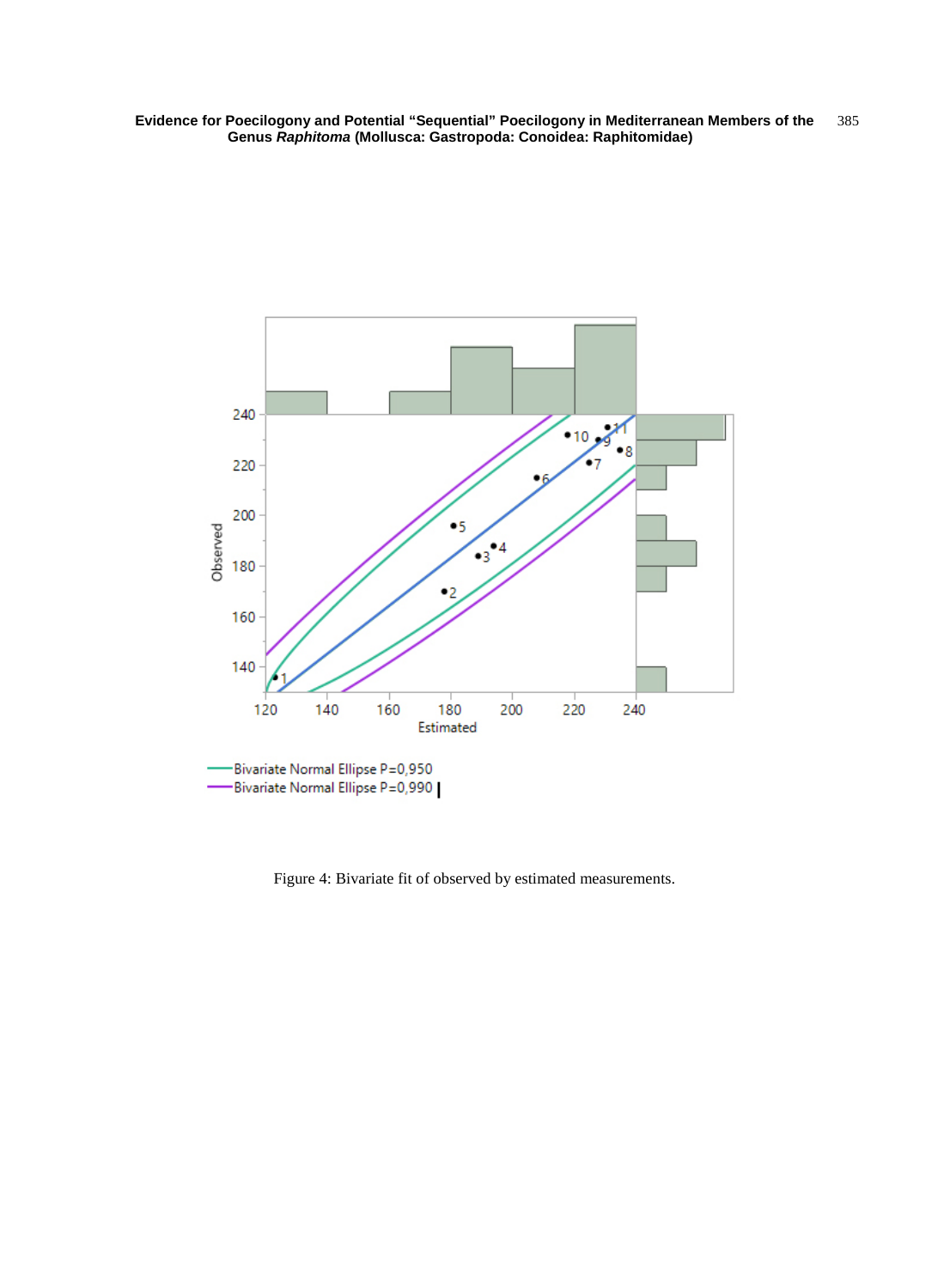

Figure 5: Comparative presentation of observed and estimated data of Table 1.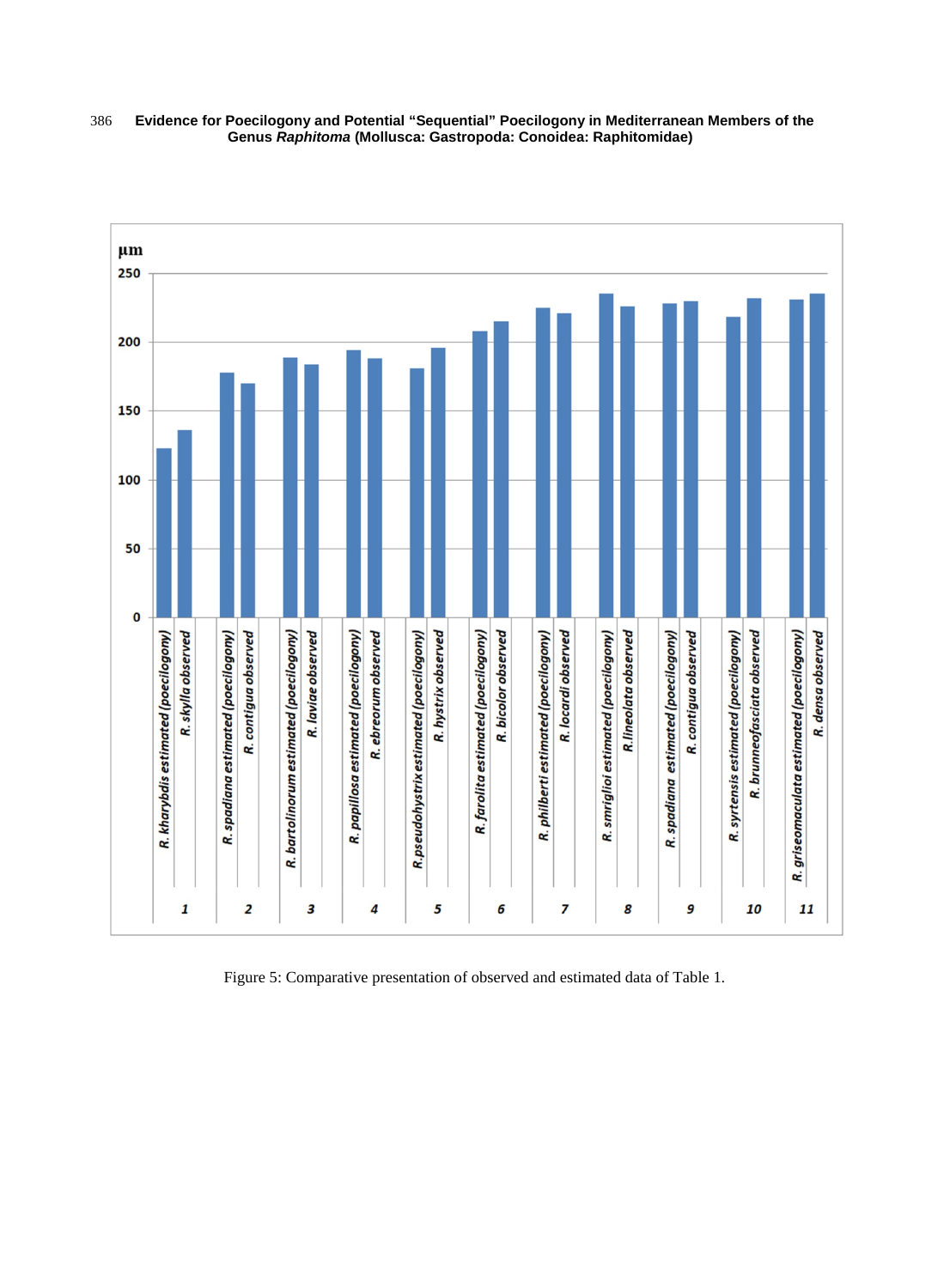Table 1: All published protoconch I maximum diameter data in an increasing size of planctotrophic protoconch I order.

|                | Pair of "sibling"<br>species  | <b>Measured</b><br>lecithotrophic<br>protoconch I<br>maximum mean<br>diameter $(\mu m)$ | <b>Expected planctrotrophic<br/>protoconch I maximum</b><br>$\frac{diameter \, (\mu m)}{cell \, cycles}$ |                  |     |                         | <b>Measured</b><br>planctrotrophic<br>protoconch I<br>maximum mean<br>diameter $(\mu m)$ | Corresponding<br>additional cell<br>cycles | Reference      |                                 |
|----------------|-------------------------------|-----------------------------------------------------------------------------------------|----------------------------------------------------------------------------------------------------------|------------------|-----|-------------------------|------------------------------------------------------------------------------------------|--------------------------------------------|----------------|---------------------------------|
|                |                               |                                                                                         | 1                                                                                                        | $\boldsymbol{2}$ | 3   | $\overline{\mathbf{4}}$ | 5                                                                                        |                                            |                |                                 |
|                | R. kharybdis<br>R. skýlla,    | R. kharybdis 390                                                                        | 309                                                                                                      | 245              | 195 | 154                     | 123                                                                                      | R. skylla 136                              | 5              | Giannuzzi-Savelli et al., 2018a |
| $\overline{2}$ | R. spadiana<br>R. contigua    | R. spadiana 450                                                                         | 357                                                                                                      | 283              | 225 | 178                     |                                                                                          | R. contigua 170                            | $\overline{4}$ | Pusateri et al., 2012           |
| 3              | R. bartolinorum.<br>R. laviae | R. bartolinorum 478                                                                     | 379                                                                                                      | 301              | 239 | 189                     |                                                                                          | R. laviae 184                              | $\overline{4}$ | Giannuzzi-Savelli et al., 2018a |
| $\overline{4}$ | R. papillosa<br>R. ebreorum.  | R. papillosa 388                                                                        | 307                                                                                                      | 244              | 194 |                         |                                                                                          | R. ebreorum 188                            | 3              | Giannuzzi-Savelli et al., 2018a |
| 5              | R.pseudohystrix<br>R. hystrix | R. pseudohy. 574                                                                        | 456                                                                                                      | 362              | 287 | 228                     | 181                                                                                      | R. histrix 196                             | 5              | Giannuzzi-Savelli et al., 2018a |
| 6              | R. farolita<br>R. bicolor     | R. farolita 416                                                                         | 330                                                                                                      | 262              | 208 |                         |                                                                                          | R. bicolor 215                             | 3              | Giannuzzi-Savelli et al., 2018a |
| 7              | R. philberti<br>R. locardi    | R. philberti 358                                                                        | 284                                                                                                      | 225              |     |                         |                                                                                          | R. locardi 221                             | 2              | Manousis et al., 2017           |
| 8              | R. smriglioi<br>R.lineolata   | R. smriglioi 375                                                                        | 297                                                                                                      | 235              |     |                         |                                                                                          | R. lineolata 226                           | $\mathfrak{2}$ | Manousis et al., 2017           |
| 9              | R. spadiana<br>R. contigua    | R. spadiana 457                                                                         | 363                                                                                                      | 288              | 228 |                         |                                                                                          | R. contigua 230                            | 3              | Manousis et al., 2017           |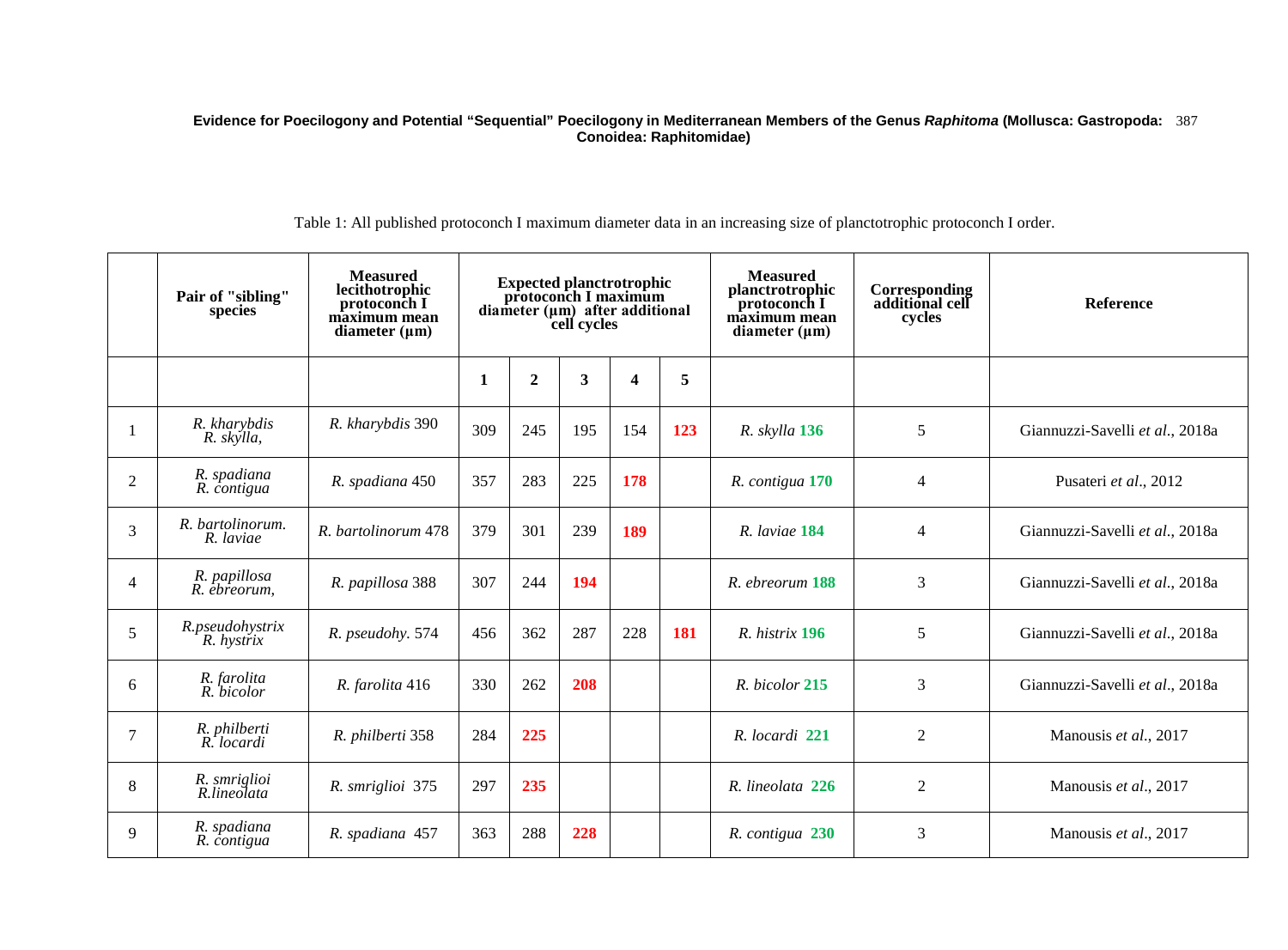|    | ------------                      |                                |     |     |     |  |  |                  |  |                                 |
|----|-----------------------------------|--------------------------------|-----|-----|-----|--|--|------------------|--|---------------------------------|
| 10 | R. syrtensis<br>R.brunneofasciata | R. syrtensis 435               | 345 | 274 | 218 |  |  | R. brunneofa 232 |  | Giannuzzi-Savelli et al., 2018a |
|    | R. griseomaculata<br>R. densa     | R. griseomaculata<br>463 (SEM) | 367 | 291 | 231 |  |  | R. densa 235     |  | Giannuzzi-Savelli et al., 2018b |

Table 2: Statistical information of Deming Regression Analysis: Observed versus Estimated measurements.

Error Variance Ratio (Observed/Estimated): 0,899

# Regression Equation

Observed =  $12,50 + 0,948$  Estimated

# **Coefficients**

| Predictor |         | Coef SE Coef | Z                    | P | Approx 95% CI                                               |
|-----------|---------|--------------|----------------------|---|-------------------------------------------------------------|
| Constant  |         |              |                      |   | $12,50190$ $18,4663$ $0,6770$ $0,498$ $(-23,6914; 48,6952)$ |
| Estimated | 0.94818 |              | 0,0909 10,4344 0,000 |   | (0,7701; 1,1263)                                            |

# Error Variances

| Variable  | Variance |
|-----------|----------|
| Observed  | 38,0981  |
| Estimated | 42,3783  |